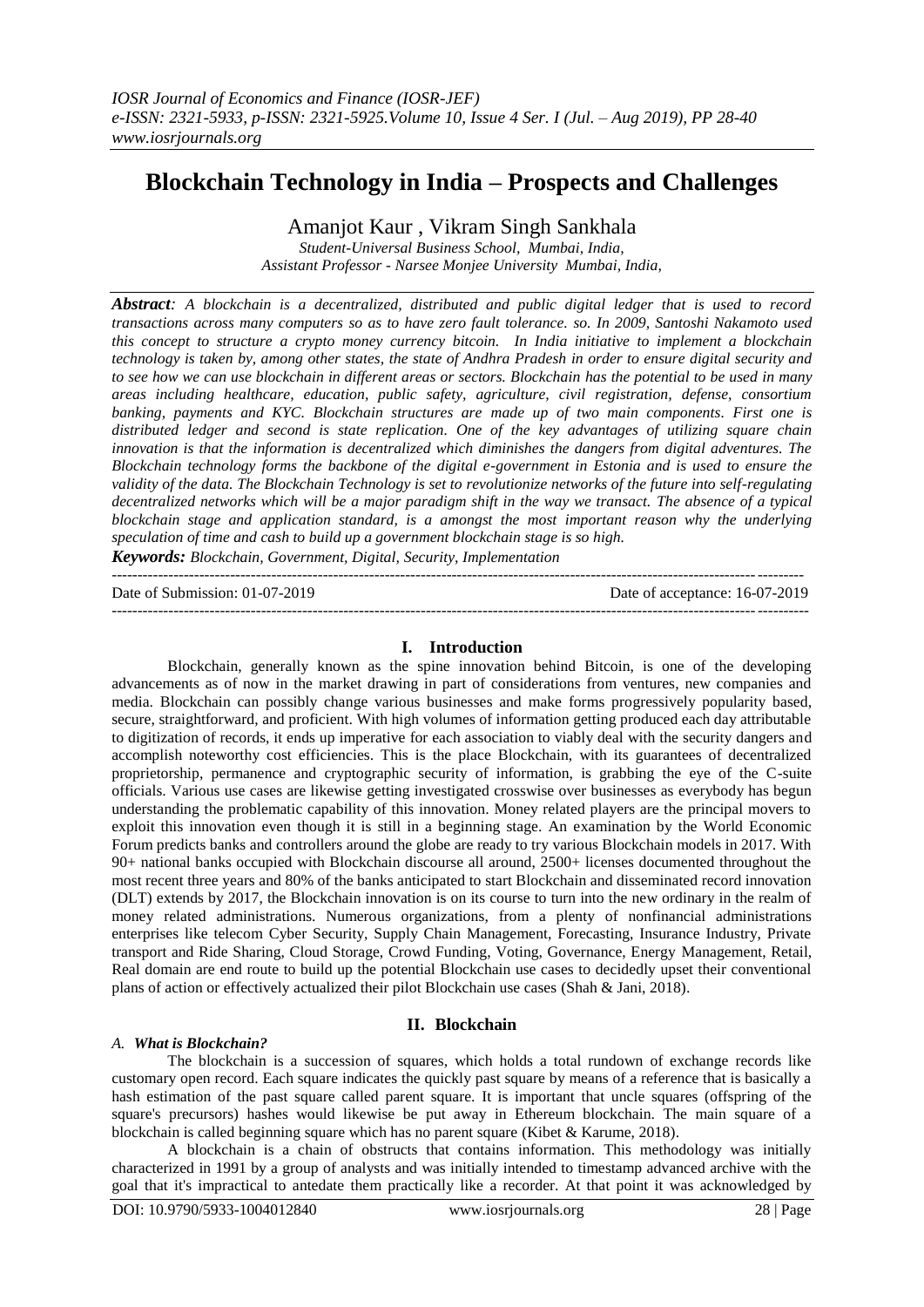Satoshi Nakamoto in 2009 to structure Crypto money bitcoin. Blockchain is innovation that capacities bitcoin which was its unique reason. Blockchain innovation is imperative these days since it can do as such considerably more, it is shorthand for an entire suite of disseminated record advances that can be register or ascertain to record and track anything of significant worth from money related exchange medium records and even land understanding. At present, the utilization of blockchain innovation has been proceeded to the IOT, clever assembling, store network organization, advanced resource understanding, and different fields in various regions. Blockchain offers government a brisk and quick, shielded from assaults, dynamic, clear factor of having the capacity to grow government help and communicate with their kin. Eastern European governments have for the most part driven the route on blockchain acknowledgment, which has been looking at the innovation since 2008 in Estonia, from 2012; it has utilized blockchain in numerous structures like vaults in legal frameworks, the social insurance framework, security and law-making body. Presently in India we are discussing blockchain that how it could assist us with creating increasingly more use and it could be helpful of blockchain in open areas. In India the state Andhra Pradesh has formed into the main state to begin the blockchain innovation in two organizations and the arrangement to grow it over the other organization and office. The Chief Minister of Andhra Pradesh in Blockchain Business Conference (BBC) where he said that the state had likewise assemble the greatest documents of utilized cases for worldwide new companies to test their outcomes, since the legislature in this state is prompting e administration, were it was utilizing blockchain innovation to stop digital security issue. The state expressed with the undertakings for land records and travel the board. Andhra Pradesh state IT Minister additionally said that the innovation was expected to abstain from tricking/altering of land understandings, which had just been set on the web and digitalized. Essentially, in Transport Division the innovation is utilized to dole out numbers for the vehicles. He additionally included that Andhra Pradesh is doing administrations for 60% of Aadhaar based exercises and comprehensively utilizes innovation for dispersion of administrations and the state is in need to embrace blockchain to ensure the IT resources (Navadkar, et al., 2018).



Overview of Blockchain (Puthal, et al., 2018).

# *B. Working of Blockchain*

Blockchain structures are now encompassed of two main gears.

- 1. The main segment is distributed system. This is the component by which the numerous PCs deal with the database and impart new changes to that database which are called exchanges.
- 2. Second significant segment of blockchain frameworks are simply the database and this database stores the total history of exchange and the request in which those exchange happens.

A P2P organize is a companion arrange made of hubs which are PCs and this PC basically associates with one another pretty much indiscriminately and this enables us to have a decentralized system. In P2P organize when another message shows up it will be sent to any of them to begin with and afterward every hub sends the message to the majority of its neighbors in the system and each neighbor does likewise so in all respects rapidly you will have messages that engender through the whole system and this is the means by which messages get shared on P2P arrange.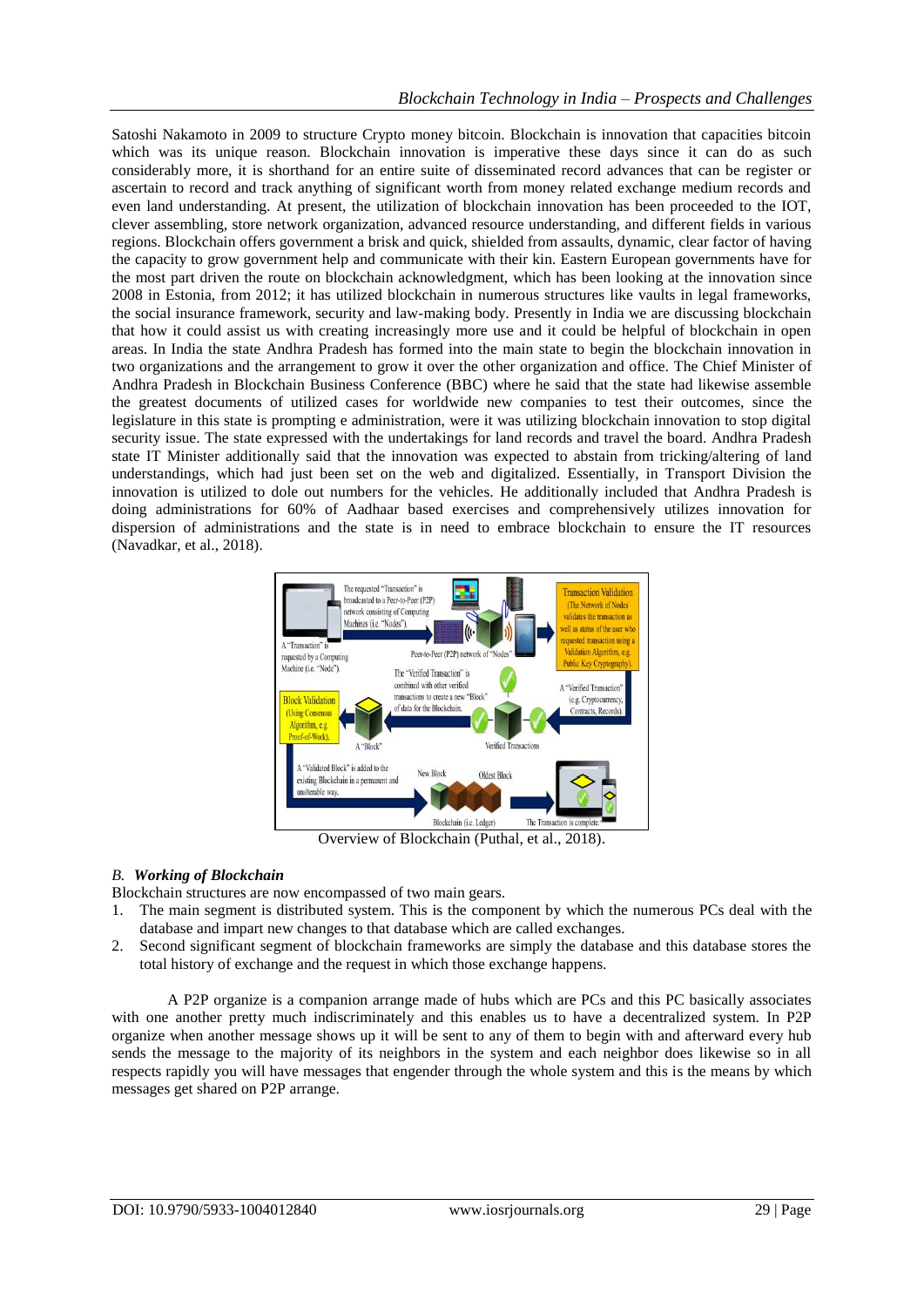

Working of Blockchain (Shekhar, 2018).

Blockchain is simply the database now a blockchain database is developed by history of exchanges which are alterations to the database so what's toward the start of history is called beginning of square which is fundamentally an unfilled state which everybody can concur on because it is so straightforward. Presently toward the starting we have beginning free and everybody concedes to it at that point individuals start submitting exchanges to enable adjustments to that state, so someone makes an exchange and communicated through the system again because of the P2P innovation. We start to make square of exchange now when another square is added to the system it bunches exchange together, it builds up an agreement of the request in which the exchange happened and after that a cryptographic mark is added as far as possible of the square. Above all else signature sets up a connection to the past square now in the principal hinder this is a connection to beginning state in all consequent square. It will be connection to the square that continued. At the point when new hub shows up in the P2P system and associates with a portion of different hubs which have been in the system before fill that new hub ever of database so they send it to every one of the hinders that new hub can replay the history exchange and arrive at same resolution with regards to the present condition of database has every other hub in the system so's the means by which blockchain tech works (Navadkar, et al., 2018).

# **III. Application of blockchain in public sector**

To improve efficiency and decrease errors in delivery of service to public, blockchain technology is used. For instance, blockchain help to businessman and citizens in owning intellectual property like houses, research patent, vehicle or registry on authorized assets of government. One of the major uses of blockchain can be seen during the elections which gives assurance that one-person casts one vote only. In public sector, it is used as back end office tool to update purchase and coordinate other functions among different departments. It also helps in preventing errors and fraud while increasing productivity and efficiency to achieve desired profit. Bitcoin is an example of blockchain only where bitcoin is controlled by the blockchain technology. Currently research on blockchain has been going on with the motive to extend this concept beyond cryptocurrency. Popular applications of cryptocurrency are Ripple, Ethereum and Grid coin etc, and future applications can be possible in domains like voting, online identity provisioning and trading commodities. Various surveys are conducted to know how one can invest in blockchain. Hence, blockchain is used in almost every sector like finance, reputation management, healthcare and supply chain management (Navadkar, et al., 2018).

# *C. Healthcare*

The most important change in health sector organizations are digitalization which helps to record all the information of patients, but it also has disadvantage of complexity when it comes to centralization of the same. Here, blockchain can help in securing the records and can improve flexibility in exchanging these electronic health records (EHRs). With the help of blockchain technology fraud practitioners can be removed from the industry as it can keep record of all medical certificates & licenses and can create easy availability of sources for blood, organs, drugs etc. in case of emergency. (Navadkar, et al., 2018).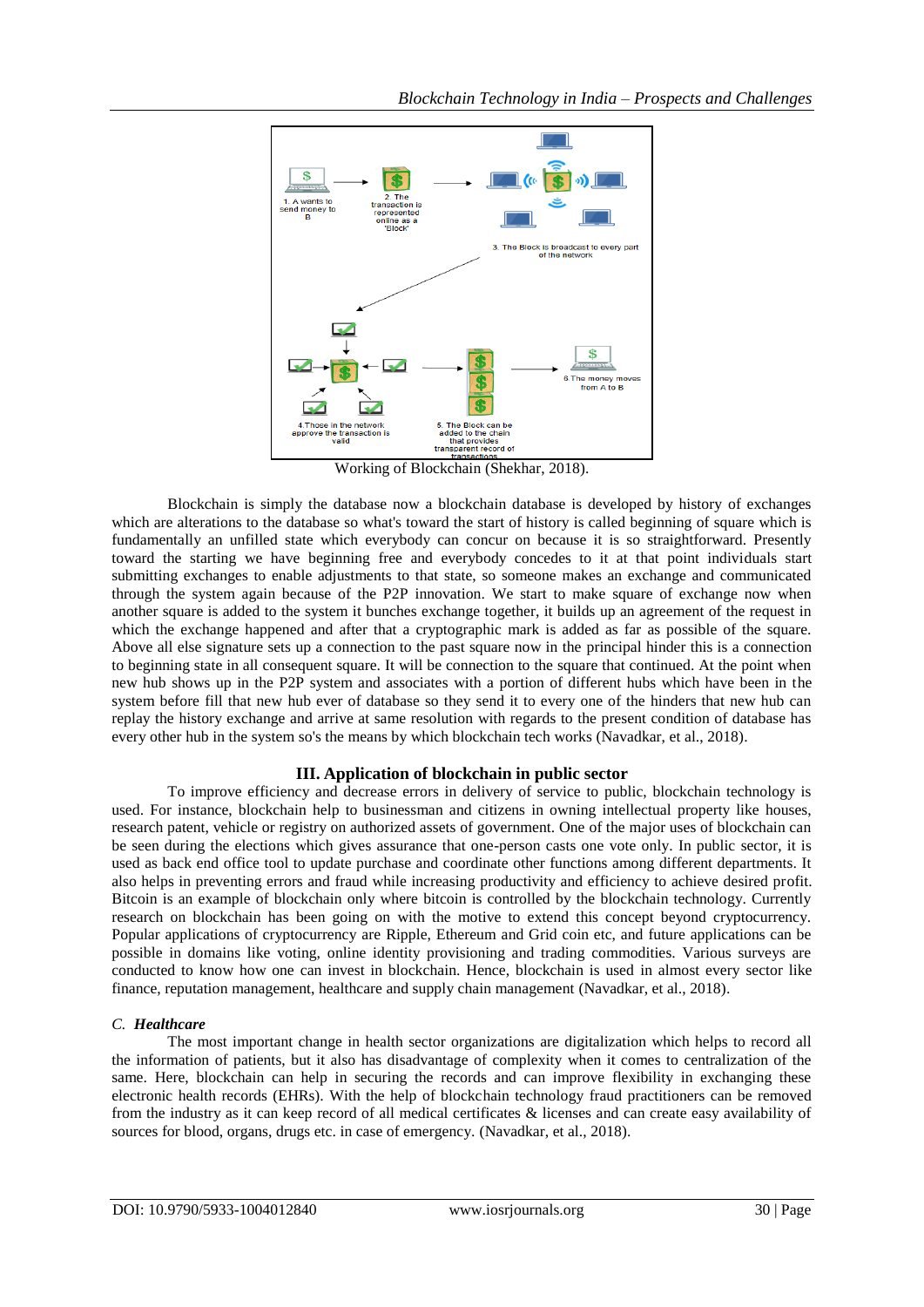# *D. Education*

Blockchain helps in storing sensitive information in secured way and moreover it also saves time to find records of any students or faculty. The most important information needs to be recorded are transcripts, certificates, student details, faculty details etc as reliability of every detail is the main concern. This information is safe and protected even if there is failure of server. Blockchain also helps in easy verification of credentials of degrees or certificates. Forging of degrees can be prevented through this technology. (Navadkar, et al., 2018).

### *E. Public safety*

Blockchain technology solves various problems of coordination among agencies and ensuring public safety by providing cooperative truth based on the situation. Blockchain establishes source of custody for proof which is important evidence state (Navadkar, et al., 2018).

#### *F. Agriculture*

In agriculture industry blockchain helps in reducing cost and difficulties faced by farmers to supply their produces to the final consumers as it improves supply chain transparency. It also helps in recording agricultural land details and managing insurance of agriculture produces (Navadkar, et al., 2018).

#### *G. Civil registration*

Blockchain can create platform for registration of civilians by recording important events like birth dates, death dates or marriage ceremony dates. This process can ease the process of recording citizen information which is totally confidential, and no one can access it. This provides various advantages to stakeholders (Navadkar, et al., 2018).

#### *H. Defence*

Information which is most important for the country is also significant to national security system like defense. Blockchain technology helps in evading unauthorized access to this information and avoid any alteration of the information. The advantage of this technology is that it provides access for data alteration only if there is consent given and access through different resources like different networks, data centers etc. (Navadkar, et al., 2018).

#### *I. Example (Odometer Tampering)*

If car manufacturers create some software or system to record car mileage in computer system, there is always a possibility that this mechanism can be discovered by others as well. This is because software usually uses encryption & decryption of data for storing information and whole process is available on same computer, so it can be easily manipulated. And as a result, mileage information will be altered. Blockchain provides security against any type risk related to manipulation or tempering of the information.

In the current scenario of the world, every person relates to each other with the help of internet and this is beneficial for us in a way that we can write and beneficial for car buyers as well that it can store information of mileage in a database which is decentralized and secured. The vehicle information can be fetched easily when required by providing identification code to each vehicle. At the end of the week, entry will be done by providing specific date and time and with the help of chip or connector which is attached to the vehicle helps in data transfer to database which is decentralized, and mileage can be checked with the help of app. At the time of selling, Buyer can check the last entry. And at the time of buying vehicle mileage will be around the entry recorded in the database. Hacking the database will become difficult as it requires highly technical skills as well high finances (Navadkar, et al., 2018).

In the current situation, inappropriate methods have been adopted to get work done, For example,

- *1)* Everyone is expecting manufacturers of car to solve this technical issue of manipulating or changing mileage which is usually done by service providers or dealers
- *2)* People thinks that centralized way of information recording is the best solution to this problem of hacking with the intention of manipulating data. The technology of

blockchain can solve this problem by recording data in decentralized manner and record all the information related to mileage with all the protection so that no one can manipulate the information which has been already recorded. With the help of blockchain technology, data will be recorded at the end of the week in the database. This process will protect data against any type of manipulation and with the help of internet, information reach across number of manufacturers is easy and high (Navadkar, et al., 2018).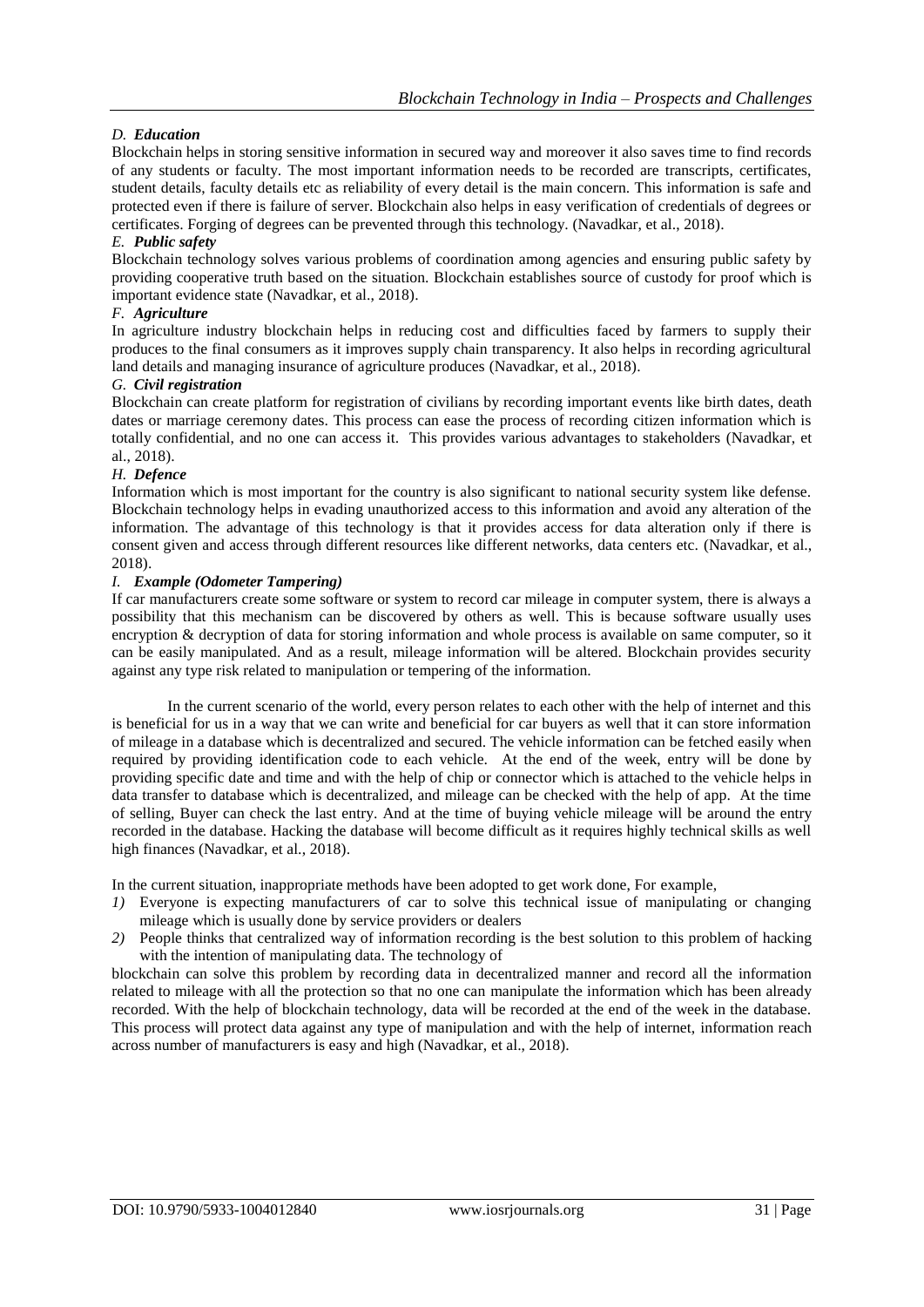

(Navadkar, et al., 2018)

# *J. Consortium Banking*

Huge amount of financing required by the corporation which undertakes various development projects related to roads, trains, airport, factories etc. In this case institutes should form a group to lend money so that risk can be diversified among different members equally. This will help in reducing the burden on only one party. Members can do verification process one by one in rotation. To increase flexibility and flow of credit, RBI has withdrawn various regulations related to conduct of consortium, multiple banking in October 1996. But as per recent fraud cases related to consortium arrangements, Indian Government has expressed their concern and said that they will work on baking system processes related to multiple banking arrangements and consortium lending. According to commission, fraud incidences are result of ineffective sharing of credit history information and borrowers account among different banks (Jani & Shah, 2018).

# *K. Payments*

To improve banking system of India, electronic payment system has been introduced and successfully implemented in banking sector. Mostly payments in India has been done by transactions which are paper-based but adoption of e-payments is also rapidly growing. Banks are growing fast with the introduction of e-payments. According to current payment process services, movement of money is problematic. Though Know your customer process has been introduced but still it is difficult to link account with the name of person or company. However, there is possibility that "beneficial ownership" make it simple in United States. In some countries, there are regulations related to privacy of customers which prevents bank to reveal any information about their customers to anyone (Jani & Shah, 2018).

# *L. KYC*

Processes of KYC are very expensive as they are inconsistent and repetitive. Documents collected for KYC processes are generally:

- 1. Internally recorded and stored with the help of internal database or document management system
- 2. Sent to external third-party agency which helps in the verification process of an individual and check the validation of documents submitted by an individual
- 3. After verification and validation process banks update these documents in internal repository

Private entities like SWIFT, banking consortium and government authorities' initiatives results in increased registries of KYC. These registries record all the details regarding KYC process, acting as centralized repositories and on the other hand central registry records digitized information linked to customer"s unique identification number. It is mandatory for banks and financial institutes to do KYC process of every individual and upload all the accurate information to central registry. Banks can access this information with the help unique identification number provided to everyone on the request of customer for new service within same or another bank (Jani & Shah, 2018).

To improve banking system of India, electronic payment system has been introduced and successfully implemented in banking sector. Mostly payments in India has been done by transactions which are paper-based but adoption of e-payments is also rapidly growing. Banks are growing fast with the introduction of e-payments. According to current payment process services, movement of money is problematic. Though Know your customer process has been introduced but still it is difficult to link account with the name of person or company. However, there is possibility that "beneficial ownership" make it simple in United States. In some countries, there are regulations related to privacy of customers which prevents bank to reveal any information about their customers to anyone (Jani & Shah, 2018).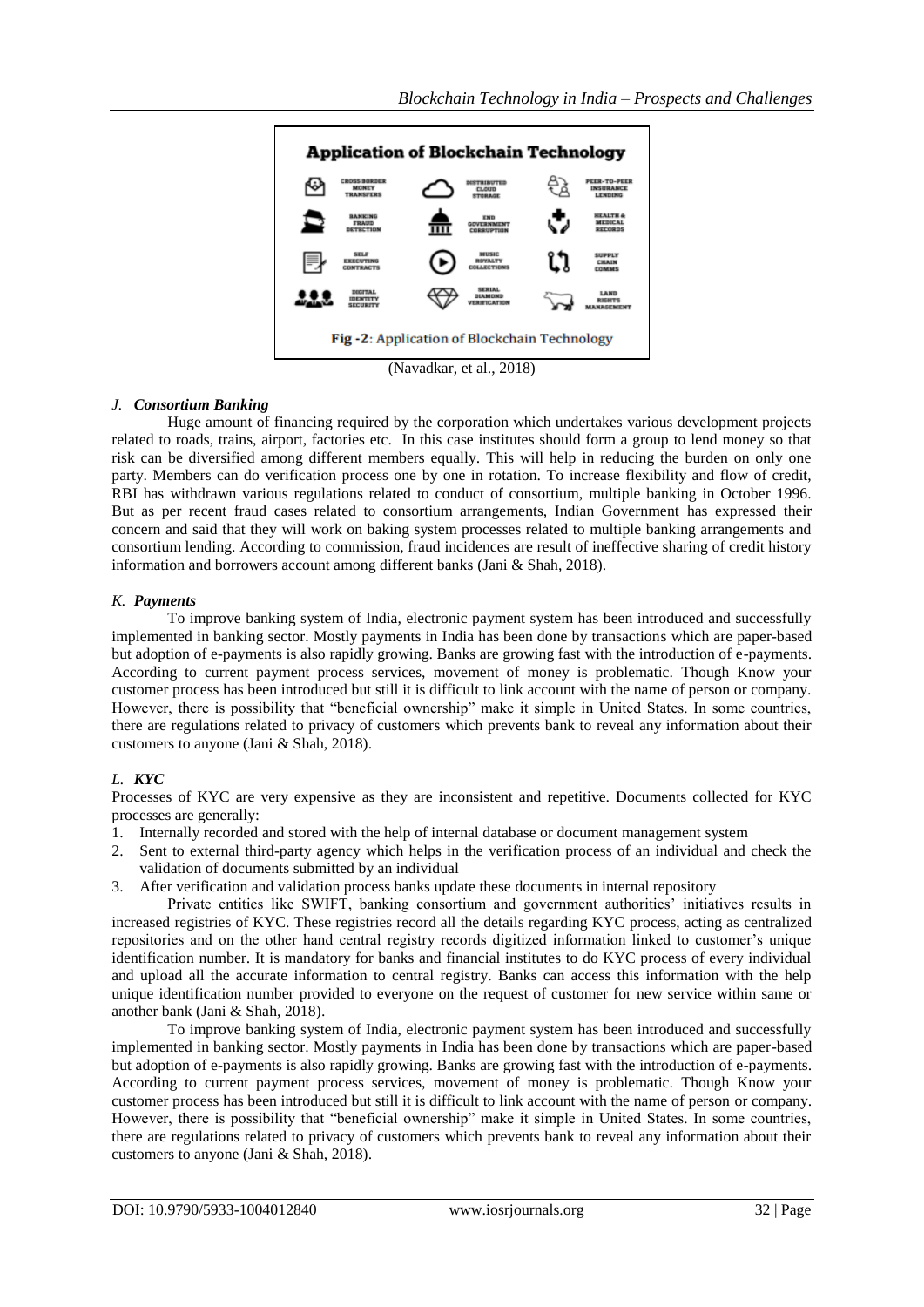

**KYC** - using Blockchain Technology

#### **IV. Difficulties To Implement Blockchain Technology In Public Sector**

The distinctive techniques regarding financial interest in science and innovation may speak to not just an administration's frame of mind towards innovation and advancements (and perhaps towards another type of open organization), yet in addition different parts of the district's unique circumstance, for example, monetary plenitude and mechanical assets. The foundation of a blockchain stage includes various distinctive frameworks and associations, and issues, for example, time and cost will impede its development. Blockchain innovation has as of late been utilized for applications past digital currency. While it has many energizing potentials uses, it doesn't ensure unwavering quality of data and would have a few restrictions as a long-haul answer for safeguarding reliable advanced records. The subject of where and how to store the records related with the blockchain stage is an issue that must be tackled if the blockchain framework is connected. The records of open administrations stages are significant proof of legislative, monetary, and social exercises, and in this manner they ought to be exchanged to the files and properly kept up for long haul protection. If such records can't be saved suitably, social liberties, legitimate proof and social memory could be harmed hopelessly. At present, the greatest dread really comes not from framework presentation, yet the visually impaired trust in the blockchain with respect to blockchain engineers, administrators, law requirement and the overall population. This trust depends only on the innovation, instead of the executives, to ensure the framework is trusted and the records in the framework are solid. It can't be ensured that innovation will never commit an error, notwithstanding. What's more, if the blockchain stage was generally utilized in e-government for frameworks that contain fundamental data, one mix-up may prompt genuine results. The blockchain stage requires the participation of numerous organizations. Step by step instructions to guarantee the entire procedure will be recorded and kept up suitably and figuring out which organization should assume liability to deal with the framework and its records is an inquiry that ought to be replied before setting up the framework (Navadkar, et al., 2018).

# **V. Solutions To Implement Blockchain Technology In Public Sector**

The absence of a typical blockchain stage and application standard is a standout amongst the most imperative reasons why the underlying speculation of time and cash to build up a government blockchain stage is so high. Illuminating the essential ideas, procedures, and guidelines in the use of blockchain innovation in egovernment can improve the consciousness of blockchain innovation, bring together the fundamental create stage and application programming interface, advance the interoperability of numerous blockchain frameworks and immaculate the business forms required. This will decrease costs and improve consumer loyalty. Innovation foundations need to consider not just the work engaged with creating blockchain stages, yet in addition the work required for their long-haul task. This implies preceding building up blockchain stages, administration foundations, innovation associations, chronicles and other included organizations ought to take part in dialogs about both start-up and support, with each applying their expert learning of various regions to make the framework and the executive"s strategy helpful and solid. The administration framework stays basic in fruitful execution. The legislature is at last in charge of the administration of the blockchain stage for open administrations. Since this framework incorporates different associations, it is important to elucidate the duties of each taking part association, the start to finish forms. Security and protection are the primary properties of a decentralized exchange condition. The center objective of records the executives is to ensure records can be trusted. The security arrangement of a blockchain stage ought to incorporate physical security, information security, application frameworks security, mystery key security and hazard the board. Building a safe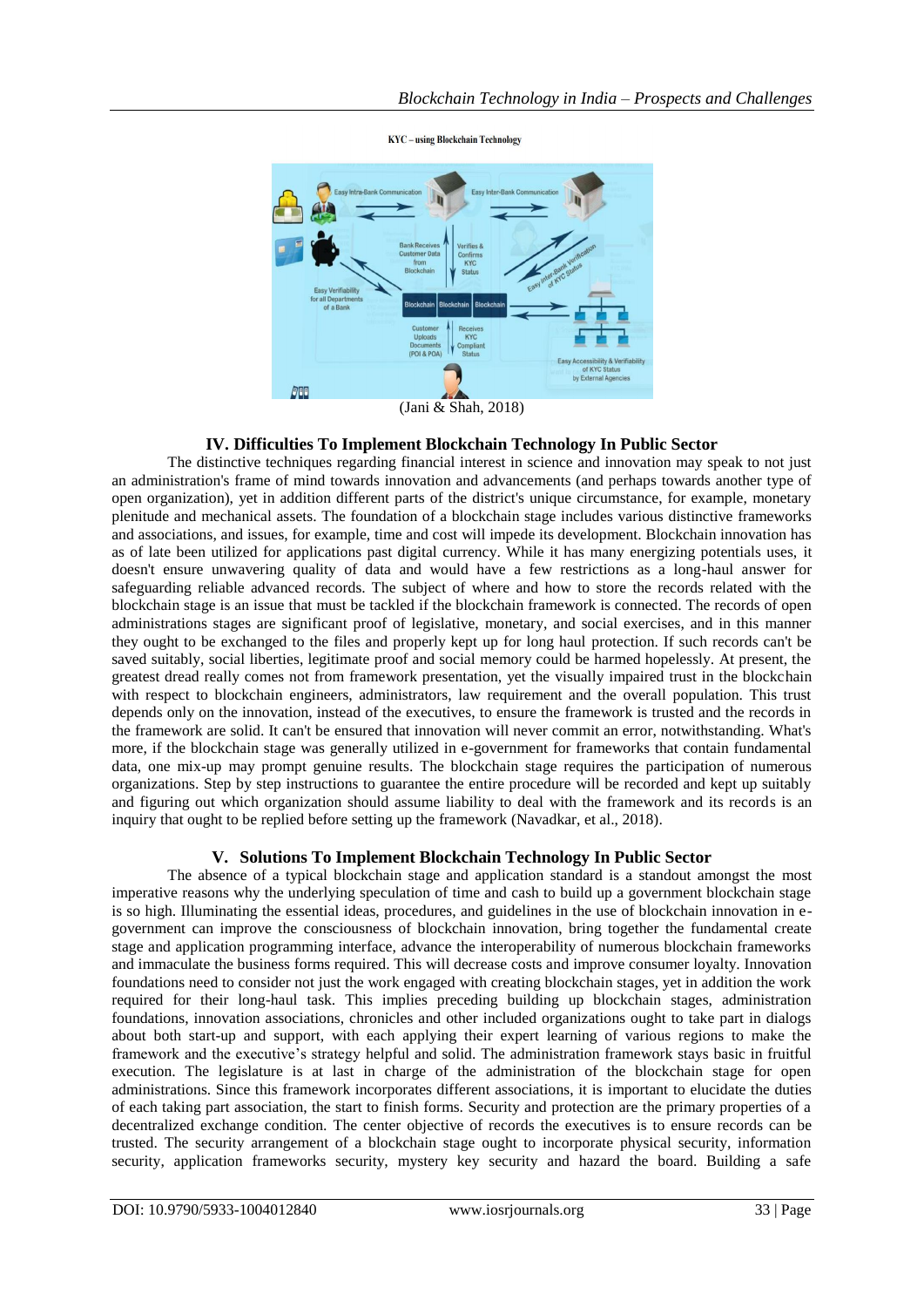framework can amplify security of the typical tasks and ensure the reliability of records inside the stage (Navadkar, et al., 2018).

### **VI. Issues Related With Blockchain**

Each innovation will have its own constraints and issues/issues. Blockchain is said to be overhyped by a portion of the faultfinders. Maybe a couple of the issues are clarified in short here:

- Multifaceted nature Blockchain has totally new arrangement of vocabulary. It has received cryptography as the real player and this progression to be sure is making blockchain a mind-boggling innovation (Meva, 2018).
- System measure Blockchain like other appropriated innovation is antifragile reacting to assaults and becoming more grounded (Meva, 2018). Blockchain has substantial number of clients. On the off chance that blockchain isn't supporting a powerful system with across the board framework of hubs, getting full advantages will be unthinkable.
- Exchange cost and system speed by taking case of Bitcoin, in late 2016, it was conceivable to process seven exchanges for every second. The expense of every exchange was about \$0.20, and it had the capacity to store 80 bytes of information. Additionally, it requires adding subtlety to every single hub of the system and performing hash figuring"s, so it vigorously utilizes arrange speed (Meva, 2018).
- Human mistake for considering blockchain as database, it requires to have amazing data as an info. The data going to be put away on blockchain may not be reliable, so every occasion ought to be recorded precisely. Generally, the expression 'Rubbish in – Garbage out' will be valid (Meva, 2018).
- Governmental issues Blockchain give a chance to digitizing governance models. Diggers are framing another sort of boosted e-administration demonstrate. Along these lines, there are opportunities to have open differences among various areas of network. It is striking element and clears connection with 'forking' a blockchain. This sort of discourse will be plainly specialized and at times, will be warmed however extremely instructive for the individuals who are keen on blending of majority rule government and accord (Meva, 2018).
- Interoperability Blockchain systems have been isolated into classifications like private, open and consortium. Each of these has its own points of interest and weaknesses dependent on application necessity. One blockchain may not be enough as there is anything but a solitary arrangement which fits for all classifications of issues. Agreement system will differ starting with one industry then onto the next. Different angles like security, centralization and economy will likewise shift starting with one then onto the next business. The blockchains of various types can't speak with one another at this stage. To take care of this issue, you need different cross-chain innovations for interconnection (Meva, 2018).
- Information flexibility is a dormant issue in the Blockchain innovation. The marks don't give surety about the responsibility for Bitcoin moved in an exchange. An aggressor can adjust it and afterward rebroadcast an exchange which can make issues with exchange affirmation (Meva, 2018).
- Verification -An issue identified with the Blockchain exchanges is the confirmation. A case of occasion with the validation is the known case in Mt. Go when the capacity of client private keys was assaulted and stolen (Meva, 2018).
- Squandered assets the vitality spent of mining in the Bitcoin arrange was \$15 million every day according to information in 2015. The loss in the Bitcoin is a result of the Proof-of-Work exertion. Here, the likelihood of mining a square will rely upon the work done by the digger (Meva, 2018).
- Ease of use- Here ease of use is an issue claiming Bitcoin API is less user-friendly in examination of the other most recent APIs (Meva, 2018).

#### **VII. Challenges Related With Blockchain**

Although blockchain has given solid help to oversee security, still blockchain innovation is confronting difficulties. A portion of the difficulties have been depicted here:

#### *a. Scalabilty*

There is an expansion in blockchain use volume and ascend in the quantity of exchanges happening regular routine, blockchain has turned out to be gigantic in size. Exchanges are put away in hubs for getting approval. To start with, the present exchange source should be approved before exchanging itself. The square size confinement and time break required to create new square assumes a noteworthy job in not fulfilling prerequisite for the concurrent preparing of many exchanges continuously condition. In few cases, size of square may likewise make issue in postponement of exchange (Meva, 2018).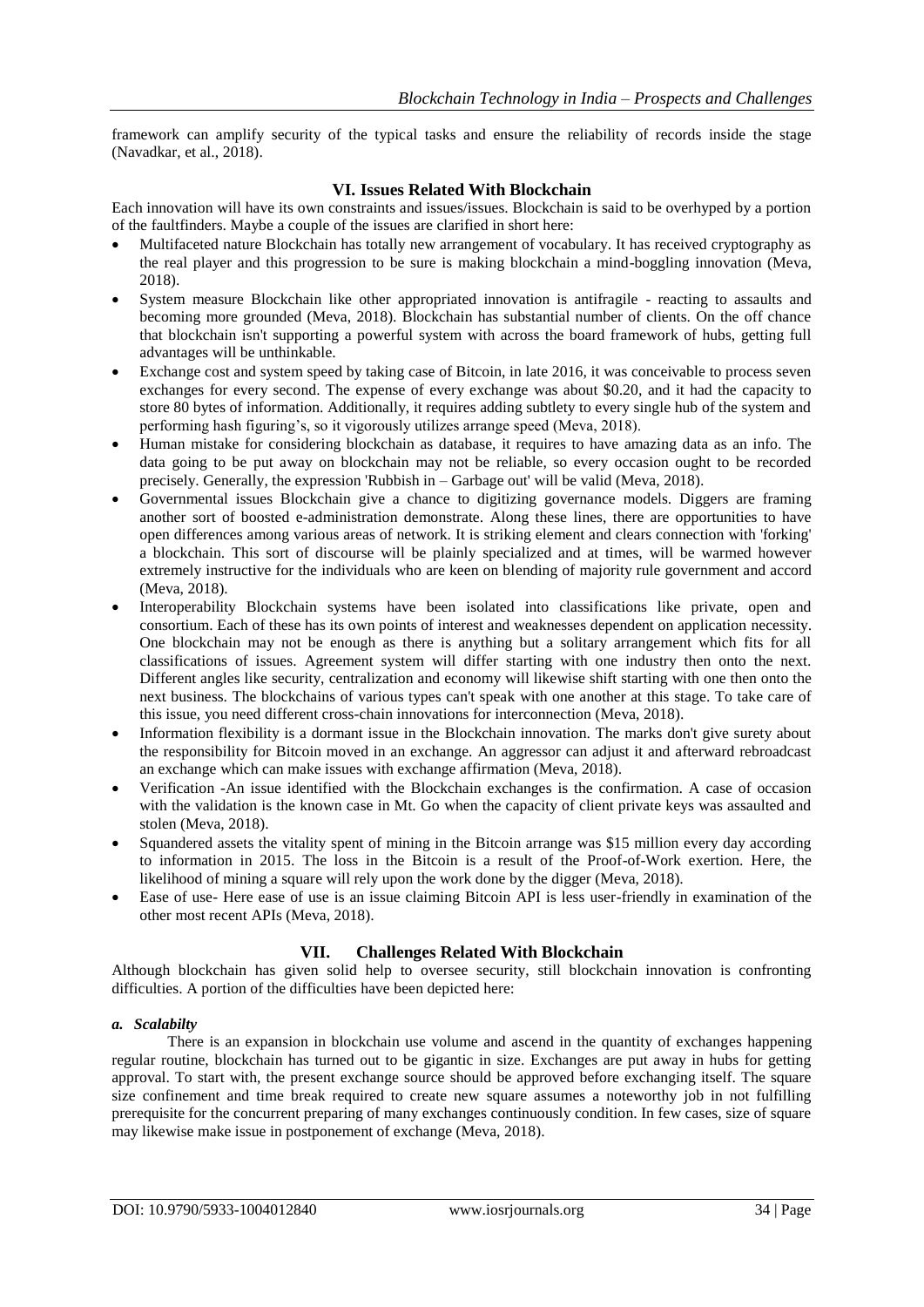# *b. Protection spillage*

Principle helplessness of blockchain is spillage of exchange security claiming the parities and subtleties of open keys will be noticeable to every single one accessible on system. One recommended arrangement is to get obscurity in blockchain. This can be grouped in mysterious arrangement and blending arrangement (Meva, 2018).

#### *c. Edgotistical mining*

It is a noteworthy test in blockchains. A square is helpless of conning regardless of whether a little piece of hashing power is utilized. Here, the digger keeps with him the mined square with no communicating on system and will make a private branch which will be communicated after meeting certain necessities. Because of this, genuine diggers will sit around idly, and assets and private chain will be mined by narrow minded excavators (Meva, 2018).

#### *d. Individual Identifiable Information (PII)*

The legend identified with blockchain and character is that blockchain gives perfect appropriated elective rather than incorporated database stockpiling for Personal Identifiable Information. Blockchain can in fact bolster putting Personal Identifiable Information on chain or used to make authentication on the chain which focuses to off-chain for Personal Identifiable Information stockpiling. Elmagharaby and Losavio talked about Personal Identifiable Information from the perspective of correspondence and area protection (Meva, 2018).

#### *e. Security*

Security alludes to the terms like respectability, accessibility and privacy. As all knows, classification will be low in circulated systems, just as respectability is likewise a noteworthy concern. For this situation, accessibility will be not an issue as replication is there. Another real concern is 51% larger part assault. For this situation, one digger can deal with the chain. Likewise, there will be difficulties like anticipation from DDoS assault, Trojans and infections from adware and so forth. (Meva, 2018).

#### *f. Fork Issues*

It relates to decentralized hub adaptation, just as understandings when the product update. This is extremely vital as it includes a wide range in blockchain. There are essentially two sorts of forks – hard fork and delicate fork. At the point when frameworks accompany new understanding or form, and if it isn't perfect with more seasoned adaptation, at that point the more seasoned hubs can't be concur with mining of new hubs. What's more, this makes one chain in to two. This is called hard fork. At the point when frameworks accompany new understanding or form, and on the off chance that it isn't good with more seasoned rendition, at that point the new hubs can't be concur with mining of more established hubs. More established hubs and new hubs keep on taking a shot at a similar chain. This is called delicate fork. Delicate fork makes the more established hubs unconscious about accord rule changes. Additionally, it won't influence steadiness and viability as the two sorts of hubs are on single chain (Meva, 2018).

#### *g. Time affirmation*

Bitcoin exchange takes just a single hour in examination of conventional exchange which takes right around 2 to 3 days for affirmation. Still it is more contrasted with the desire. Lighting system can be the answer for this (Meva, 2018).

#### *h. Guideline issues*

The real test in the event of blockchain execution is guidelines and guidelines of different nations. The idea of decentralized structure will make the control of national bank (Meva, 2018).

### **SOME KEY CHAIN ADVANTAGES OF IMPLEMENTATION OF BLOCKCHAIN TO INDIAN ECONOMY**

- 1. Reducing transaction cost and streamlining the complex trade finance procedures
- 2. Increased exchange speed making it continuous exchange notwithstanding for cross outskirt, evacuation of centre man and withstanding to precise mapping at each stage
- 3. Overall advantage for the whole biological community

# **VIII. Blockchain Role In Financial And Banking Sector**

An investigation led by World Economic gathering proposes that banks and monetary controllers will undoubtedly test numerous aces to kinds of square chain in 2017-18. Indeed, even the non-money related parts like human services, telecom, life sciences, and telecom and friendliness areas are likewise intently checking the advancement in square chain with the sole reason for moving to computerized models and proceeding onward from the conventional plans of action that are as of now being utilized. Innovation and banking is a coalition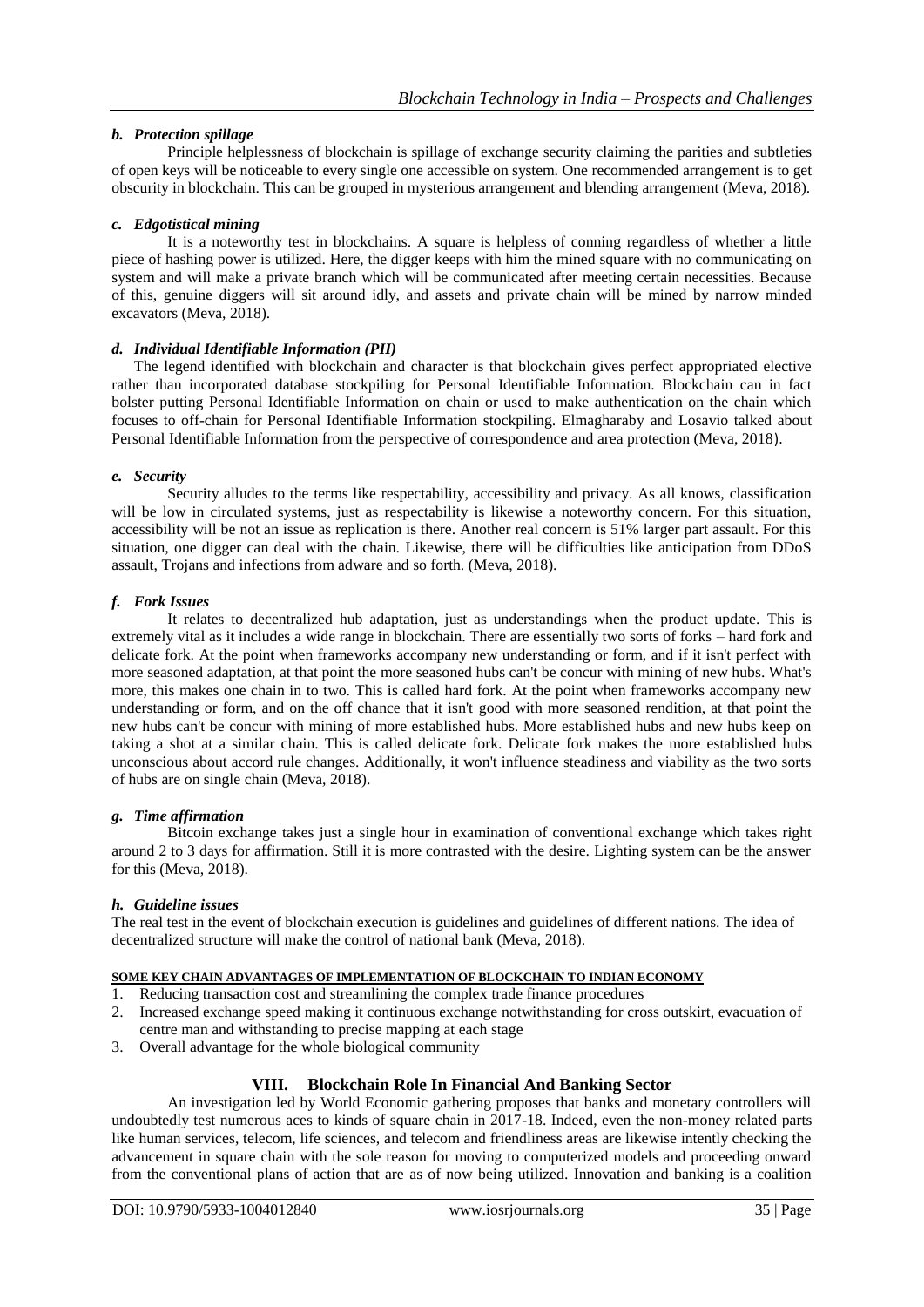which has benefitted every last one and returns a long while. Effects on banking are especially imperative, with advances, for example, continuous settlement capacity, lessening counterparty chance and upgraded mechanization. Square chain grasps the capability of conveying more noteworthy productivity and straightforwardness to the financial business, for instance, permitting cross-fringe exchanges to be set aside a few minutes and cash to be traded at the speed with which data moves today. "Banks ought to take a lead in this supposing that you take a gander at the first motivation behind setting up a bank, it was to associate networks together and encourage exchange and business. Out of the blue, you have an apparatus to do only that on a worldwide scale which is secure and undeniable," Gautam Jain, worldwide head of digitization and customer access at Standard Chartered Bank. It has colossal open door in changing the manners in which exchanges are conveyed cross fringe and job of banks and budgetary foundation in them. It's an extraordinary communitarian device when individuals can cooperate with more prominent straightforwardness. The main purpose behind it postpone usage is absence of clear information and comprehension among little monetary foundation about advantages and utilization of square chain (Gaur, 2018).

# **Few of the current phases towards implementation of Blockchain in India:**

- 1. IT administrations industry body NASSCOM has marked a MoU with Block chain Research Institute (BRI) to create and support the rising square chain eco framework in India (Gaur, 2018).
- 2. Niti Aayog is right now dealing with an aggressive undertaking called India Chain to build up an across the country square chain. They are wanting to test it in instructive area by issuing advanced authentications in pilot stage to understudies of IIT Bombay and Delhi in the year 2019 (Gaur, 2018).
- 3. In October 2016, ICICI bank declared about its effective trial of a pilot exchange by means of its square chain coordinate with Emirates (Gaur, 2018).
- 4. Axis Bank and Kotak Bank are starting pilot test on cross outskirt exchanges utilizing square chain (Gaur, 2018).
- 5. Corporates like Mahindra and Mahindra have guaranteed of testing square chain innovation in provider to producer exchange money exchange (Gaur, 2018).

Regardless of whether it is an interbank instalment including the two banks and focal office; or an exchange account exchange including two gatherings alongside their individual banks; computerized exchange and archive based procedure have significant task to carry out in money related division. All the while requests for continuous exchange, with abnormal state of precision, information security have over and over made them to think of inventive procedures with more proficiency and dependability. Still there are cases every now and then which have risk to the framework. This is the place square chain can help or may fill in as a preventive advance for following such cheats and handle the above difficulties. Taking a gander at protection area we realize the weight confronted uniquely in vehicle and harvest protections operators who need to endorse recommendations in huge numbers and convert them into approaches. Along these lines; influencing the nature of check and confirmation which is undermined to comply with up the time constraints. Job of square chain can fundamentally help and guarantee accuracy at each phase for basic instalments and confirmations. It can likewise avert twofold protection of same resource with different organizations. AI can help guarantee that the procedure of assessment revises itself all alone as it accumulates data and leads an ever-increasing number of confirmations. Once assessed, the character or FICO assessments can be put away and shared crosswise over various organizations and establishments which can be recovered OnDemand utilizing private blockchains by just checked individuals with the assistance of shrewd contracts. Likewise, scores can be refreshed and reflected continuously by all partners. The two principle grapples for India are Ripple and Stellar ho are utilizing the blockchain in India's financial division and endeavoring to address the cross-fringe instalment issue with various methodologies. Swell is at present working with consortium of banks that utilization its innovation to shape a 'worldwide instalments guiding gathering' to exploit the system impacts. It incorporates the absolute greatest banks far and wide, including Bank of America, and Standard Chartered, Mitsubishi, Barclays, Santander. Hub Bank and Yes Bank are the main Indian banks that are a piece of it. Outstanding, then again, is an open-source stage that can be embraced by any association. As of late, IBM chose to cooperate with Stellar to build up an answer tending to the issue. In this clash of cross-outskirt instalments, the officeholder SWIFT is yet the Goliath. It is difficult to topple a perceived association, for example, SWIFT, which has a huge preferred standpoint with its 11,000 accomplices. As of late, in any case, even SWIFT has chosen to test the blockchain innovation. As a feature of its worldwide instalments advancement (GPI) activity to modernize the crossoutskirt instalments framework, it has tried some confirmation of-ideas to 11 supplement its present structure. While these are the set up blockchain systems, Indian banks have taken a strange yet praised course of framing its very own consortium 'bank chain' on a different blockchain stage. Declared in February 2017 by SBI, the system has developed to 24 individuals, including universal banks, with the point of investigating, fabricating and actualizing blockchain arrangements in the financial segment. It presently has 10 dynamic activities in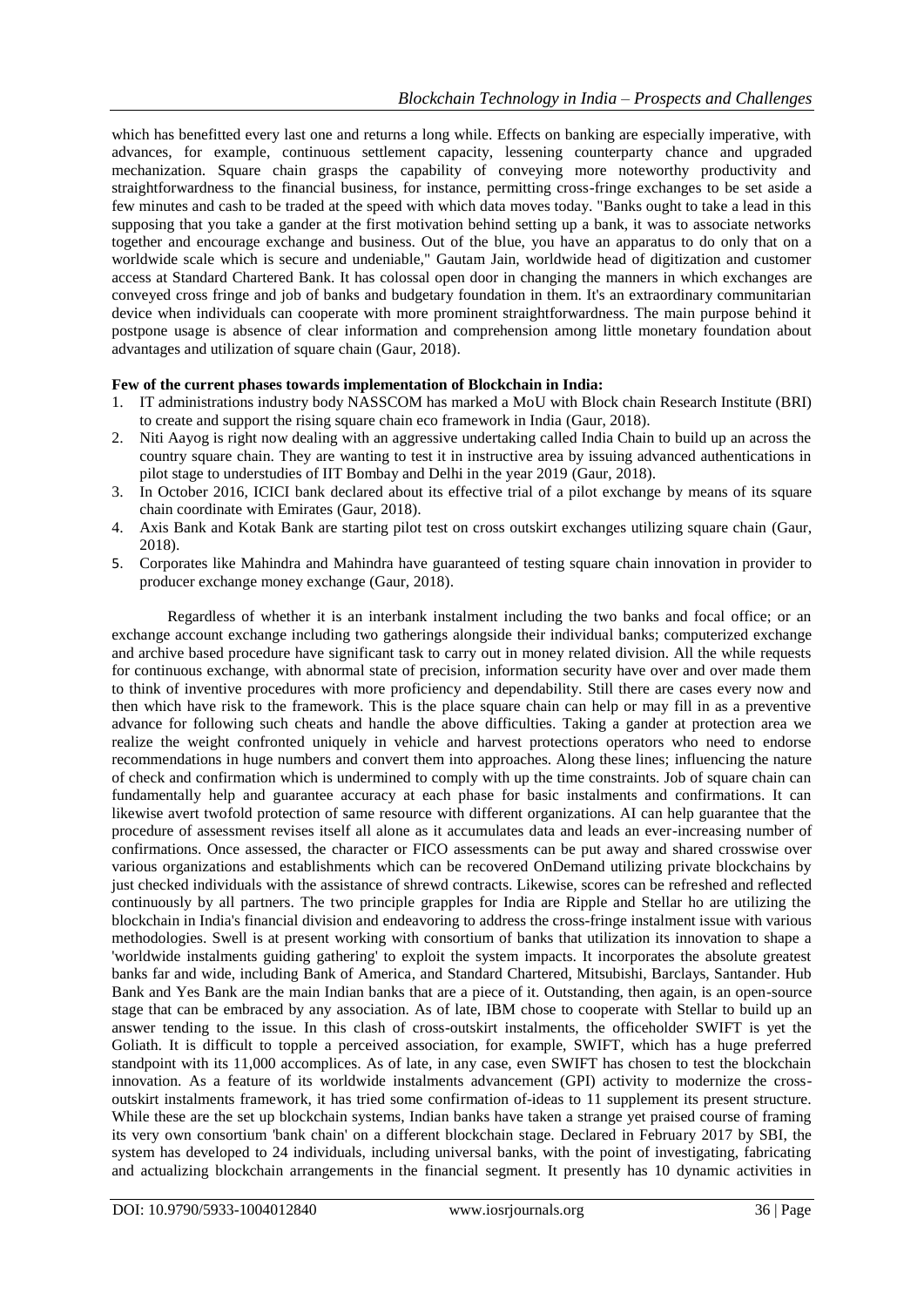progress, for example, shared KYC, syndication of credits, virtual monetary forms and 12 cross-outskirt instalments. While it is an energizing activity with splendid prospects, it will intrigue check whether they grasp or battle the universal partners who profit by a more extensive worldwide system and have just begun picking up footing in India. Similarly, as with any new innovation, there are a few challenges to embracing the blockchain. Indeed, even with every one of its advantages, the innovation carries with it the infamous notoriety of cryptographic forms of money (the regular name for computerized monetary forms). Since its beginning, Bitcoin (the greatest digital money) has been related with illicit exercises, for example, tranquilize dealing and coercion, because of its possession namelessness. Albeit, as of late, trades have been compelled to actualize KYC (Know Your Customer) and AML (Anti-Money Laundering) standards, the namelessness perspective remains (Gaur, 2018).

#### **IX. ROAD AHEAD**

The innovation is accepted to progressively proficient and increasingly secure. One of the key advantages of utilizing square chain innovation is that the information is decentralized which diminishes the dangers from digital adventures. A portion of the prominent cryptographic forms of money that utilization square chain innovation are bitcoin and ether. The test with square chain innovation is that it's costly and requires top of the line assets to process the information. It's fundamentally claiming in a square chain organize every hub plays out indistinguishable undertakings from each other hub all alone duplicate of the information. Top banks in India are progressively perceiving the gigantic capability of blockchain. Some of them, for example, ICICI Bank, YES Bank, Kotak Mahindra Bank, and Axis Bank, have utilized it for seller financing and global exchange money. Others are in various dimensions of talks to comprehend the innovation and its potential employments. Most of them are relied upon to embrace blockchain in some piece of their organizations in the following three to five years. As indicated by a PwC report, 56% of the players in the monetary administrations segment try to draw in with blockchain in some structure and in the long run make it a piece of their center business, contrasted and 77% comprehensively. The Reserve Bank of India's exploration arm Institute for Development and Research in Banking Technology (IDRBT) takes note of that "time is ready" for the appropriation of the innovation in India, referring to the sound premise fundamental the innovation, its numerous favorable circumstances, and the assortment of its applications. In an ongoing declaration, RBI educated that they will give a model blockchain stage to support selection inside the business. Blockchain can enable the money related segment to move far from its overwhelming dependence on money-based exchanges. "From a mechanical point of view, we feel that blockchain innovation has sufficiently developed and there is adequate mindfulness among the partners which makes this a proper time for starting appropriate endeavours towards digitizing the Indian Rupee through blockchain innovation," says an IDRBT white paper on the uses of blockchain innovation to the banking and money related area in India. Some blockchain commentators, notwithstanding, question whether the innovation is prepared for across the board selection and whether it really offers benefits that can't be accomplished utilizing progressively customary methods. It is additionally hazy, some state, how the budgetary administrations industry would move from the present administrative routine to a semi self-sufficient setup that exploits blockchain. Different issues incorporate the requirement for updates, while tending to versatility, administrative and security concerns. The IDRBT report finishes up the advantages of the innovation far exceed potential concerns, which it inspects cautiously in its report. While guarantee of blockchain innovation is incredible, it is still in its beginning stages. All things considered, it has risen as a vital innovation, fit for changing the scene of worldwide money, and the monetary segment needs to jump aboard. As an establishing individual from the open-source Linux Foundation Hyper record venture, and a driver of worldwide blockchain cooperation and advancement, IBM is attempting to reconsider business organizes crosswise over different enterprises. By and by, IBM enables organizations to help fabricate, run, and oversee creation prepared square chains at scale and crosswise over businesses including FMCG, money related administrations, coordination"s, shipping, and mechanical (Gaur, 2018).

# **X. Blockchain Implications For Tax**

General review: The administration's point of view Blockchain can disturb and emphatically revamp bookkeeping and the way charge instalments are handled. As the innovation is still in its outset, acquainting Blockchain with the expense specialists would require an insurgency in both legislative databases and system frameworks. The successful execution of Blockchain for expenses isn't just restricted to this zone and requires thinking about each territory of legislative movement. Asides from coordinating IT frameworks on numerous dimensions, executing Blockchain would likewise require extensive changes to the legitimate framework, improving laws on databases, licensed innovation and lawful personality. Be that as it may, the advantages of Blockchain innovation on a legislative dimension are difficult to disregard. Over the long haul, Blockchain can be a driving variable in executing continuous, computerized charge forms for both little and expansive endeavors. Finance charge in most of created nations, matters identified with finance are for the most part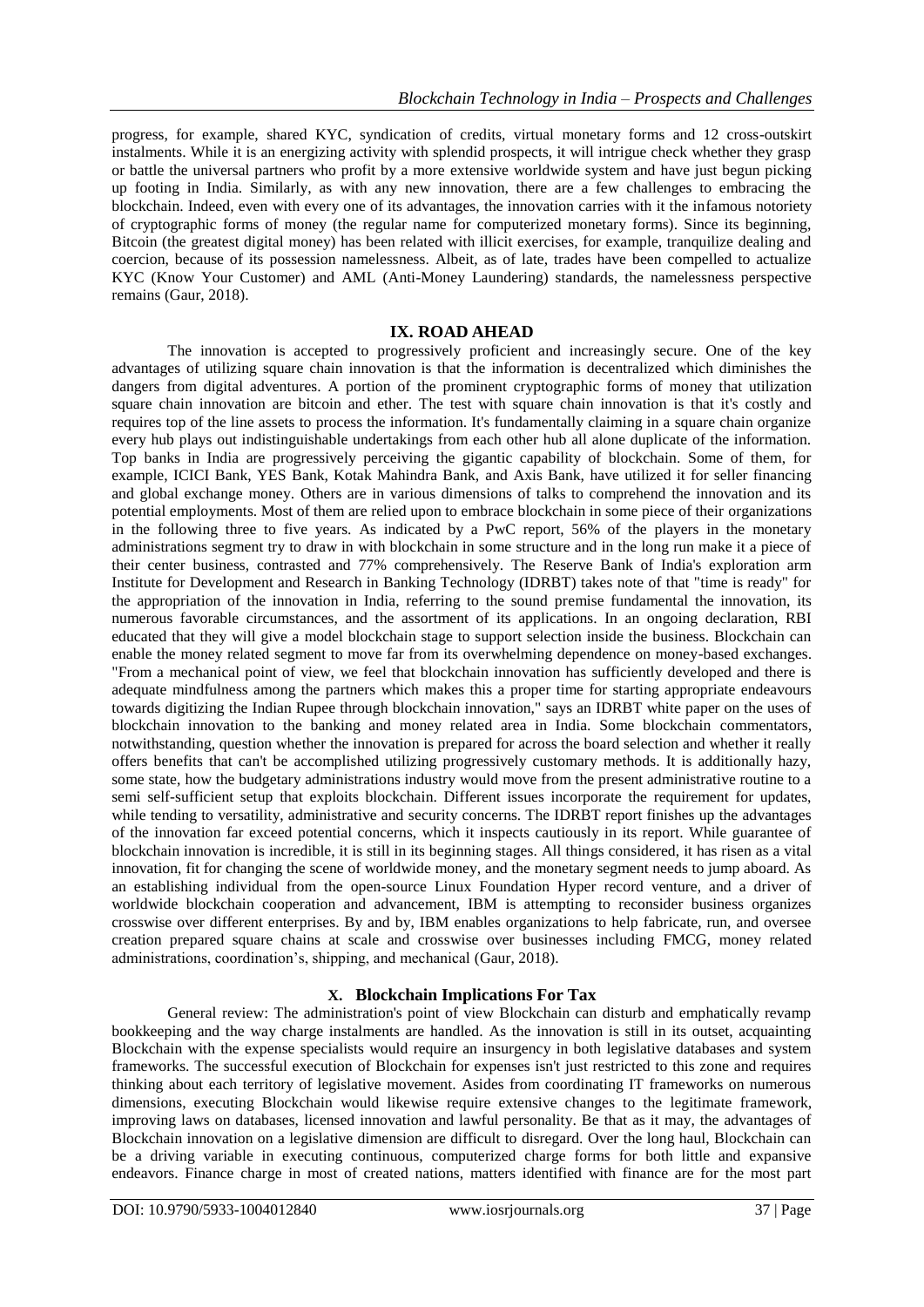digitalized. In any case, the frameworks for finance charges have a critical blemish: there are numerous administration establishments included and everyone holds their very own register, accepted copying information held by different organizations. Executing a Blockchain - based to a circumstance where bosses won't have to go about as delegates, in charge of ascertaining and exchanging duty and government disability instalments from worker compensations to significant establishments (Delloite, 2017).

This should be possible for instance by implanting savvy gets that completely robotize the procedure, which should be possible in the accompanying advances:

- The business embeds the gross measure of pay into the framework,
- Inside the Blockchain framework (restricted just to the duty organization, banks and the other important gatherings), charge information is coordinated with the instalment by keen contract innovation and ascertains the right assessment and government managed savings sums,
- The net pay is consequently exchanged to the representative's record and the determined duty to the administration,
- Thus, the finance charge process is quicker and less exorbitant, and income is increasingly productive. Exchange Pricing According to United Nations information, intra firm exchange makes up around 30% of worldwide exchange inside and out. The laws directing exchange valuing are diverse for every nation, necessitating that cross-outskirt exchanges between related gatherings conform to a safe distance cost. Basically, this cost should reflect the proposed or connected cost between non-related gatherings in an open market (Delloite, 2017).

#### **How can Blockchain benefit everyday VAT transactions?**

- The managerial weight of organizations is essentially decreased, sparing time and the expense of bookkeeping administrations
- All the exchanges are led progressively,
- All the exchanges executed by shrewd contracts are sealed and straightforward,
- Reduced danger of extortion and oversights,
- Immediate knowledge into an organization's funds,
- High speed of cash exchanges among organizations and the administration,
- Taxpayers get the weight of VAT sum figuring's on receipt level and VAT sum due on expense form level removed,
- Room for VAT cheats is radically diminished claiming a similar framework taking into consideration preparing VAT from value-based perspective, permits in the meantime for multi-measurement checks and confirmations of the exchange, gatherings of the exchanges and lawful and business setting of the exchange (Delloite, 2017).

#### How a VAT transaction is processed without Blockchain

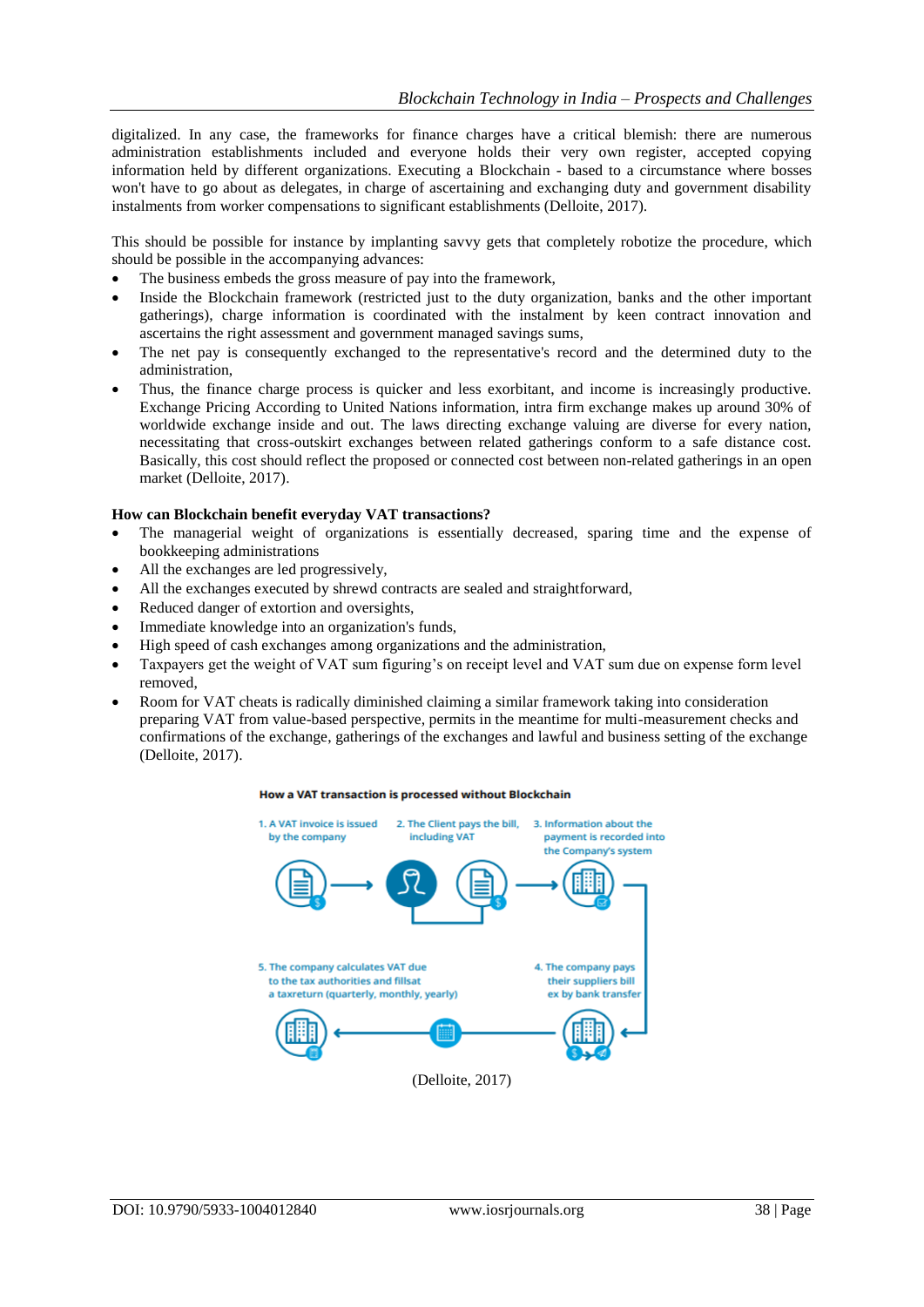#### **How could VAT be processed using Blockchain**



#### (Delloite, 2017)

#### **XI. Conclusion**

Blockchain is a Technology that is designed to achieve minimum fault tolerance using the concept of state replication along a distributed ledger. A distributed ledger is essentially an asset database that is shared on a peer to peer network across all peers. All participants on the network have the same copy of the ledger. Any changes to the ledger are reflected in all copies in immediately. The assets can be financial, legal, physical or electronic. There are "keys" and signatures to control access to the shared ledger.

In case of Bitcoin and Crypto-currencies, the entire technology is based on two pillars which are a) Proof of Work and b) Consensus Mechanisms. Transactions are bundled together into a block. Miners verify that transactions within each block are legitimate. To do so, the miners should solve a mathematical puzzle known as proof-of-work problem. A reward is given to the first miner who solves each blocks problem. Verified transactions are stored in the public blockchain. This process validates the transaction as well as creates new Currency. This money is given from the charge that is levied on transactions. In Ethereum that charge is called "gas". Distributed ledger technologies have the potential to help in a wide variety of areas.

In the second Generation of Blockchain, Proof of Work is replaced with the proof of stake. The creator of a new block is chosen in a deterministic way, depending on its wealth, also defined as stake. The are no block rewards. All the digital currencies are previously created in the beginning, and their number never changes. This means that in the Proof of Stake system there is no block reward, so, the miners take the transaction fees. In this Proof of Stake system miners are called forgers, instead.

Blockchain has the potential to revolutionize the current models of commerce, energy, finance, politics, real estate, and many more industries. There is a tremendous potential for this Technology to be used for Government. Estonia is digitally the most advanced country in the world. Most government services in Estonia are online. Right to internet is assured by the Government. The Blockchain technology forms the backbone of the digital e-government in Estonia and is used to ensure the validity of the data. You can use medical eprescriptions, file taxes, or even buy a car online without needing to go to the vehicle registration office. Top banks in India are progressively perceiving the gigantic capability of blockchain Niti Aayog is right now dealing with an aggressive undertaking called India Chain to build up an across the country square chain. The absence of a typical blockchain stage and application standard, is a amongst the most reason why the underlying speculation of time and cash to build up a government blockchain stage is so high. Despite the challenges, we feel that the Blockchain Technology is set to revolutionize networks self-regulating decentralized networks which will be a major paradigm shift in the way we transact in India.

#### **References**

- [1]. Delloite, 2017. Blockchain. In: *Blockchain technology and its potential in taxes.* s.l.:s.n.
- [2]. Gaur, P. P., 2018. Blockchain the road ahead with context to Indian Economy. *National Journal of Multidisciplinary Research and Development,* 3(1), pp. 536-539.
- [3]. Jani, S. & Shah, T., 2018. Applications of Blockchain Technology in Banking & Finance. *Researchgate,* February.
- [4]. Kibet, A. & Karume, S. M., 2018. A Synopsis of Blockchain Technology. *International Journal of Advanced Research in Computer Engineering & Technology (IJARCET),* 7(11).
- [5]. Meva, D. D., 2018. Issues and Challenges with Blockchain: A Survey. *INTERNATIONAL JOURNAL OF COMPUTER SCIENCES AND ENGINEERING.*
- [6]. Navadkar, V. H., Nighot, A. & Wantmure, R., 2018. Overview of Blockchain Technology in Government/Public Sectors. *International Research Journal of Engineering and Technology (IRJET),* June, 5(6), p. 2287.
- [7]. Puthal, D., Malik, N. S., Kougianos, E. & Mohanty, S. P., 2018. Everything You Wanted to Know About the Blockchain: Its Promise, Components, Processes, and Problems. *Researchgate.*